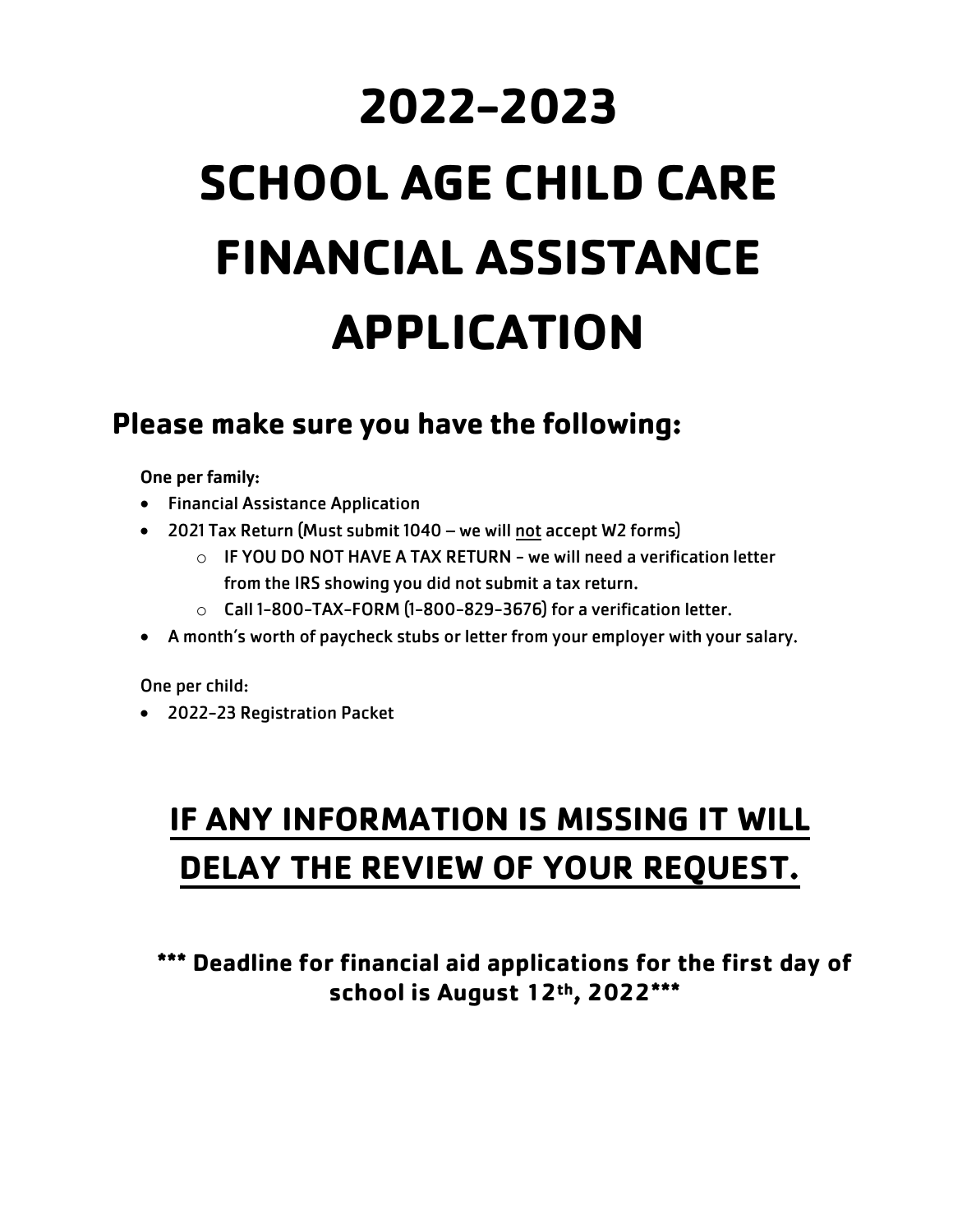## **PRINCETON YMCA** BEFORE/AFTER SCHOOL FINANCIAL ASSISTANCE CONFIDENTIAL APPLICATION



It is the policy of the Princeton YMCA to provide services for any person who desires to participate and understands the benefits of the YMCA, regardless of their ability to pay the standard membership or program fees. Those not able to pay the full fee may be awarded partial assistance based on their demonstrated need.

#### **ELIGIBILITY**

Assistance will be granted on the basis of financial need, when funds are available. The household income guidelines used by the Princeton YMCA will be used as initial eligibility criteria.

The YMCA believes a strong sense of ownership and pride is developed if the financial assistance recipient contributes to the cost of their YMCA involvement; therefore, applicants may be asked to pay a portion of the membership or program fees.

Written notification will be given once a decision is made. The financial aid process takes two to four weeks – please be sure to submit your request in a timely manner.

#### **HOW TO APPLY**

Applicants must complete all standard Princeton YMCA membership or program forms along with the application.

All application records will be kept confidential.

Proof of income must be submitted including current year 1040 Federal Income Tax form, recent payroll stubs, and all sources of household income (i.e., social security, disability, local/state/federal assistance, grants from other entities, child support, alimony, etc.).

Failure to have all requested information may result in delaying the process.

#### **SELECTION PROCESS**

A confidential review of the application and possible personal interview with the applicant will determine financial assistance eligibility. The Princeton YMCA reserves the right to refuse assistance to any applicant.

Once Financial Assistance is established, the Princeton YMCA reserves the right to retain any payments the applicant has made to date (i.e., deposits, payments, etc.). The Princeton Family YMCA has the right to review the applicant's eligibility at any time.

If found that false information was presented, the Princeton YMCA has the right to terminate the assistance immediately.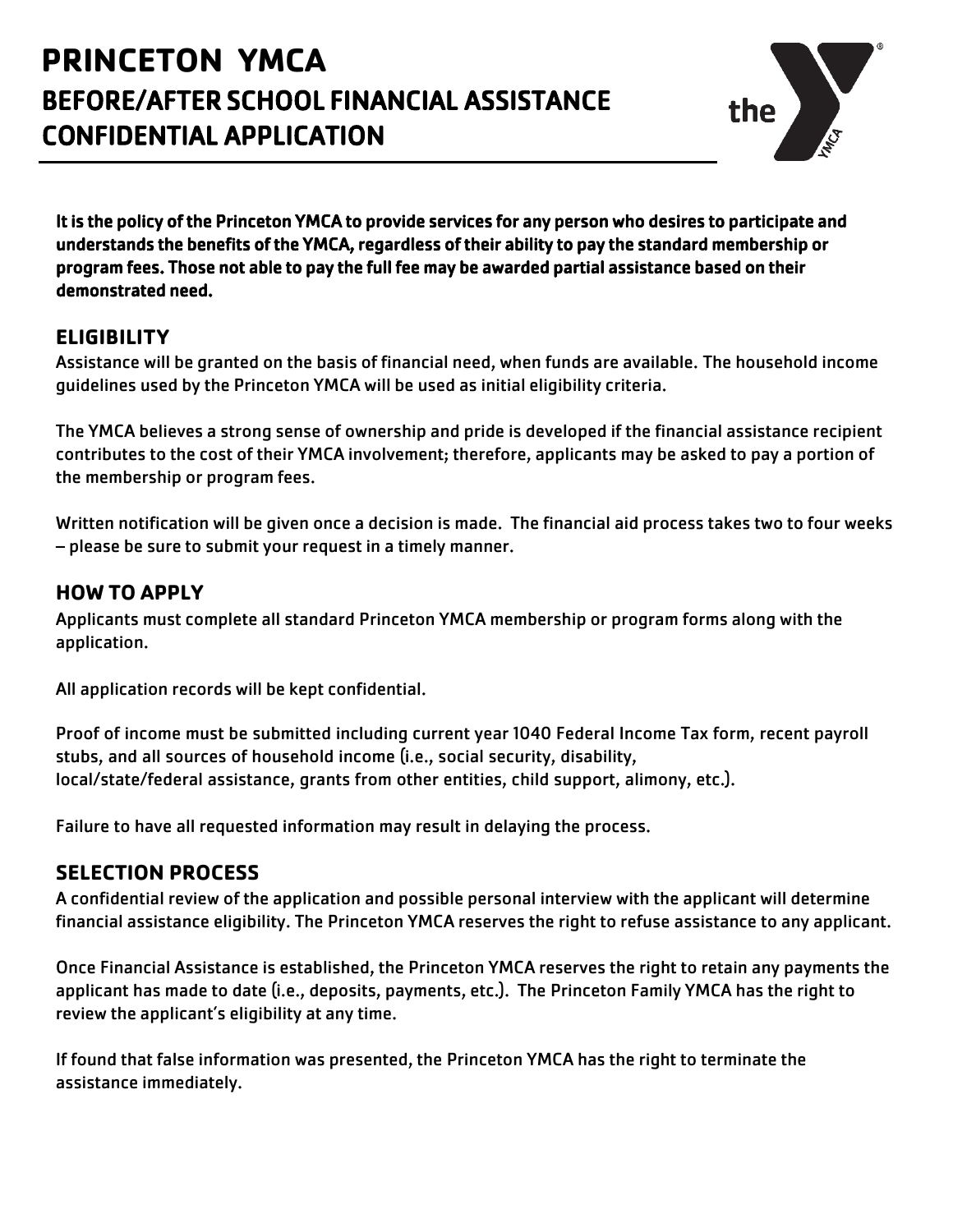## **PRINCETON YMCA** SCHOOL AGE CHILD CARE FINANCIAL ASSISTANCE CONFIDENTIAL APPLICATION



Please indicate Financial Assistance request:

| Child's Name<br><u> 1989 - Johann Barbara, martin amerikan basal da</u>                                                                                      |  |  | days/program requested _____________________ |  |  |  |  |
|--------------------------------------------------------------------------------------------------------------------------------------------------------------|--|--|----------------------------------------------|--|--|--|--|
| Child's Name                                                                                                                                                 |  |  | days/program requested ____________________  |  |  |  |  |
| Child's Name                                                                                                                                                 |  |  |                                              |  |  |  |  |
| Please remember to complete Program Registration for EACH child listed above<br><b>INFORMATION OF ADULT COMPLETING APPLICATION</b><br>(please print clearly) |  |  |                                              |  |  |  |  |
|                                                                                                                                                              |  |  |                                              |  |  |  |  |
|                                                                                                                                                              |  |  |                                              |  |  |  |  |
|                                                                                                                                                              |  |  |                                              |  |  |  |  |
| <b>SPOUSE OR DOMESTIC PARTNER INFORMATION</b>                                                                                                                |  |  |                                              |  |  |  |  |
|                                                                                                                                                              |  |  |                                              |  |  |  |  |
|                                                                                                                                                              |  |  |                                              |  |  |  |  |
| <b>EMPLOYMENT INFORMATION</b>                                                                                                                                |  |  |                                              |  |  |  |  |
|                                                                                                                                                              |  |  |                                              |  |  |  |  |
|                                                                                                                                                              |  |  |                                              |  |  |  |  |
| Employment Status: $\bigcirc$ Full Time $\bigcirc$ Part Time $\bigcirc$ Self-Employed $\bigcirc$ Unemployed $\bigcirc$ Disabled $\bigcirc$ Retired           |  |  |                                              |  |  |  |  |
| Is your Payroll: Weekly OBiweekly OSemimonthly OMonthly                                                                                                      |  |  |                                              |  |  |  |  |
|                                                                                                                                                              |  |  |                                              |  |  |  |  |
|                                                                                                                                                              |  |  |                                              |  |  |  |  |
| Employment Status: OFull Time OPart Time OSelf-Employed OUnemployed ODisabled ORetired                                                                       |  |  |                                              |  |  |  |  |
| Is your Payroll: OWeekly OBiweekly OSemimonthly OMonthly                                                                                                     |  |  |                                              |  |  |  |  |